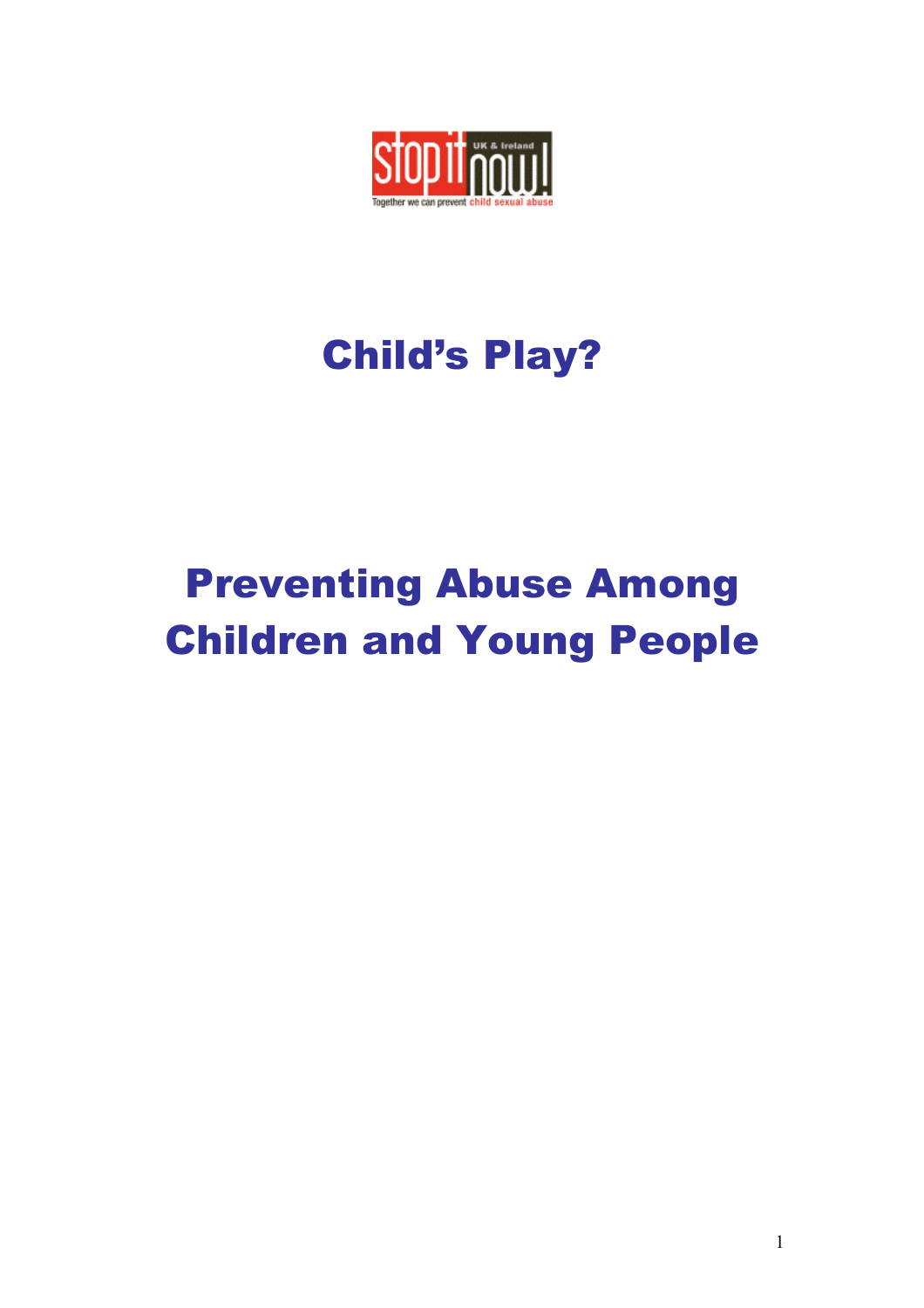# **Introduction**

As parents and carers, we all want to do the best we can to protect our children, while giving them the freedom they need to develop towards adulthood. Sometimes the world can feel full of risks, some of them understood and others unknown. In order to strike the right balance between protection and independence for our children, we need the best possible information. This leaflet is for everyone involved in bringing up children. It explains that some children do indeed sexually abuse other children, how we can recognise the warning signs and the action we can take to prevent it.

# **Do children sexually abuse other children?**

We are becoming increasingly aware of the risk of sexual abuse that some adults present to our children and there is growing understanding that this risk lies mostly within families and communities. But very few people realise that other children can sometimes present a risk. A third of those who have sexually abused a child are themselves under the age of 18.

This is an especially difficult issue to deal with, partly because it is hard for us to think of children doing such things, but also because it is not always easy to tell the difference between normal sexual exploration and abusive behaviour. Children, particularly in the younger age groups, may engage in such behaviour with no knowledge that it is wrong or abusive. For this reason, it may be more accurate to talk about sexually harmful behaviour rather than abuse.

It is important that we all have the information we need to recognise the warning signs of harmful sexual behaviour at an early stage and seek help. Every adult who cares about children can take responsibility for preventing abuse and ensuring that those involved have the help they need.

# **What is healthy sexual development?**

We all know that children pass through different stages of development as they grow, and that their awareness and curiosity about sexual matters change as they pass from infancy into childhood and then through puberty to adolescence.

Each child is an individual and will develop in his or her own way. However, there is a generally accepted range of behaviours linked to children's age and developmental stage. Sometimes these will involve some exploration with other children of similar age. It can be difficult to tell the difference between age appropriate sexual exploration and warning signs of harmful behaviour. Occasionally we may need to explain to children why we would prefer them not to continue with a particular behaviour. This is a chance to talk with them about keeping themselves and others safe and to let them know that you are someone who will listen.

Disabled children may develop at different rates, depending on the nature of their disability, and they can be more vulnerable to abuse. Children with learning disabilities, for example, may behave sexually in ways that are out of step with their age. Particular care may be needed in education such children to understand their sexual development and to ensure that they can communicate effectively about any worries they have.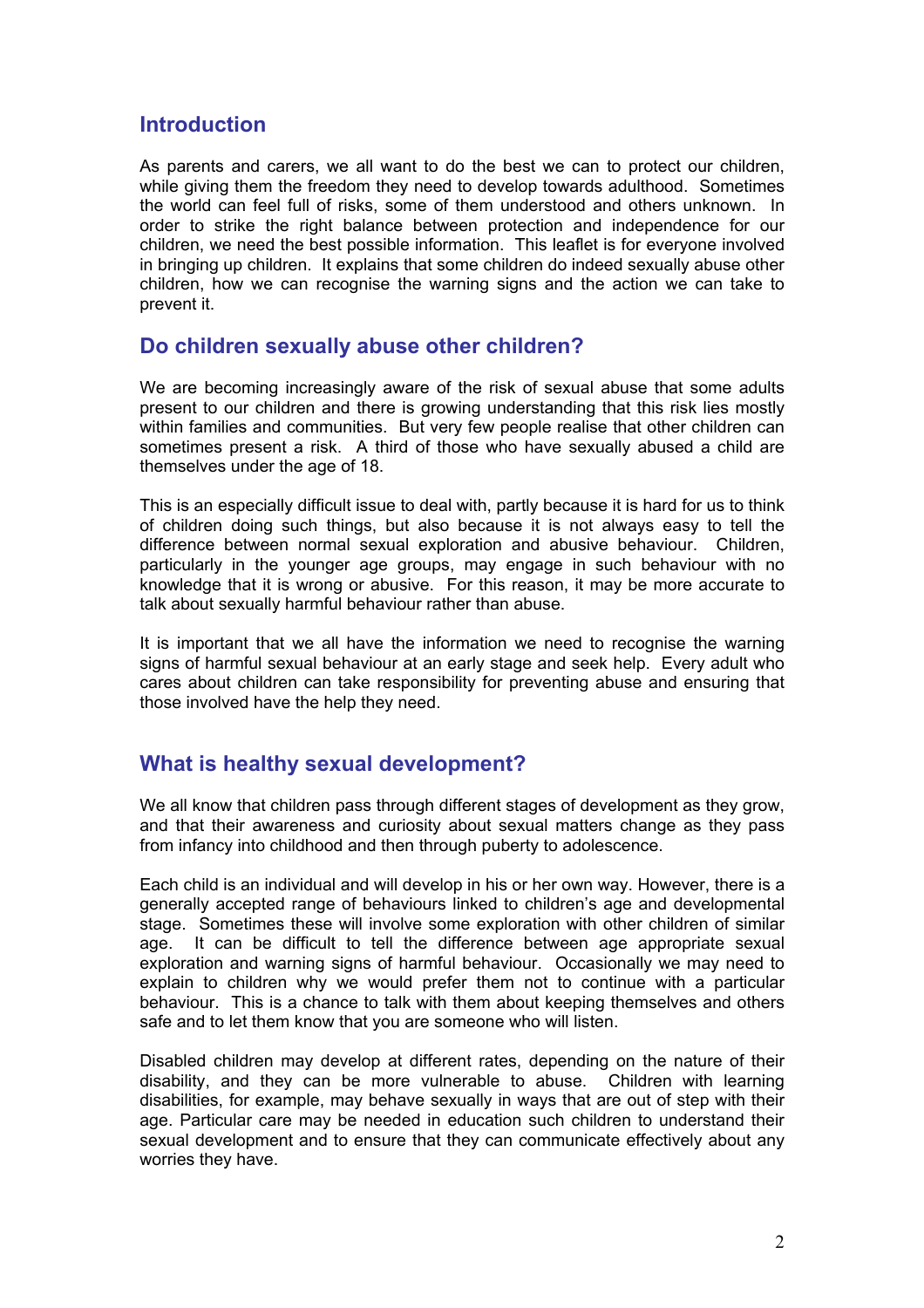It is important to recognise that, while people from different backgrounds have different expectations about what is acceptable behaviour in children, sexual abuse happens across all races and cultures.

The chart below shows some examples of normal and healthy sexual behaviour that we might expect to see in our children as they pass through different stages of development from pre-school to adolescence. Remember that each child develops at his or her own pace and not every child will show all these behaviours. The chart also describes other behaviour that may give cause for concern. If you have any worries or questions about a child you know, talk to someone about it. Your health visitor, GP or child's teacher may be able to help, or you could ring the Stop it Now! Helpline.

#### **What is age-appropriate sexual behaviour?**

#### **Pre-school children (0-5 years) commonly:**

- Use childish 'sexual' language to talk about body parts
- Ask how babies are made and where they come from
- Touch or rub their own genitals
- Show and look at private body parts

#### *They rarely:*

- *Discuss sexual acts or use sexually explicit language*
- *Have physical sexual contact with other children*
- *Show adult-like sexual behaviour or knowledge*

#### **School-age children (6-12 years) commonly:**

- Ask questions about menstruation, pregnancy and sexual behaviour
- Experiment with other children, often during games, kissing, touching, showing and role-playing e.g. mums and dads or doctors and nurses
- Masturbate in private

Older children in this age range are also more likely than pre-school children to use sexual words and discuss sexual acts, particularly with their friends

#### *They rarely:*

- *Masturbate in public*
- *Show adult-like sexual behaviour or knowledge*

#### **Adolescents (13-16 years) commonly:**

- Ask questions about relationships and sexual behaviour
- Use sexual language and talk about sexual acts between themselves
- Masturbate in private
- Experiment sexually with adolescents of similar age NB. about one-third of adolescents have sexual intercourse before the age of 16.

#### *They rarely:*

- *Masturbate in public*
- *Have sexual contact with much younger children or adults*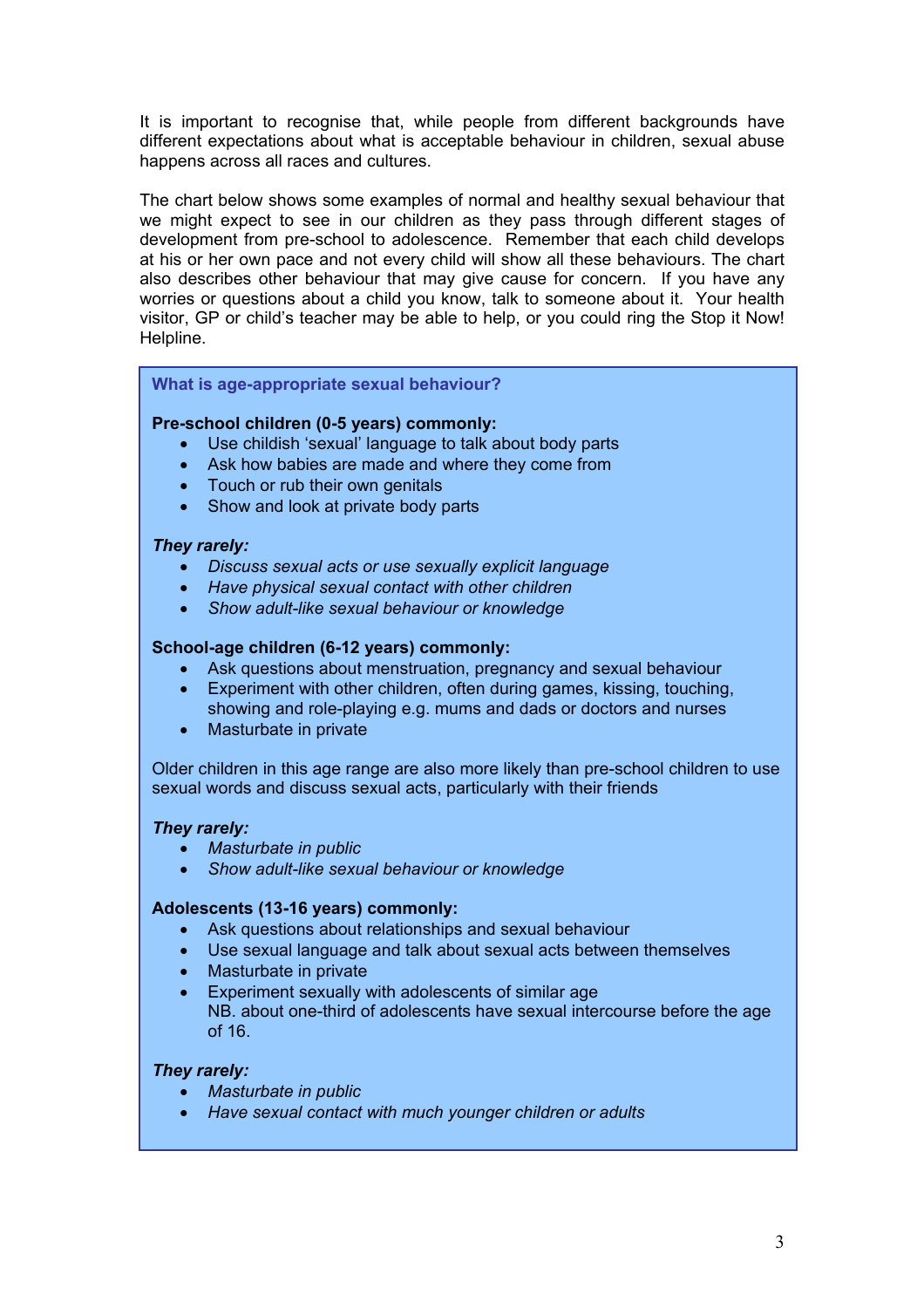# **What is sexually harmful behaviour?**

Sexually harmful behaviour by children and young people ranges from experimentation that unintentionally goes too far, through to serious sexual assault. It sometimes involves children as young as four or five, although most of those who sexually harm others are adolescents. Usually, but not always, the child or young person causing the harm is older than the victim. Often victims are uncomfortable or confused about what is happening and may feel that they are willingly involved, but not understand that the behaviour is harmful.

It is important to recognise that our children will engage in some forms of sexual exploration with similar age children. However, any child or young person who engages in sex play with a much younger or more vulnerable child, or who uses force, tricks or bribery to involve someone in sexual activity, is a cause for concern and we should seek help or advice.

"The best way to keep your family safe is to educate yourself about child sexual abuse. The earlier we can see what is happening, the earlier we can do something to stop the abuse."

*- The mother of a sexually abusing adolescent*

# **What about child pornography?**

As well as the activities described above, we also have to be aware of the serious and growing problem of children and young people downloading sexual images of children on the internet. We do not know what effect looking at such material may have on their sexual and emotional development, but repeated viewing of child or adult pornography is certainly a cause for concern. In addition, downloading child pornography is a criminal offence. Young people who look at this material should be made aware that it is a crime and may need help with their behaviour. It is important that we keep a careful eye on what websites our children are visiting and restrict access as necessary. Further information and links are available on the Stop it Now! website: [www.stopitnow.org.uk](http://www.stopitnow.org.uk/)

#### **Why do some children sexually harm others?**

The reasons why children sexually harm others are complicated and not always obvious. Some of them have been emotionally, sexually or physically abused themselves, while others may have witnessed physical or emotional violence at home. For some children it may be a passing phase, but the harm they cause to other children can be serious and some will go on to abuse children into adulthood if they do not receive help. For this reason it is vital to seek advice and help as soon as possible.

"I didn't have the words to tell my parents what was going on. I said I didn't want to be left alone with kids. I wish they had listened to me…." *- A sexually abusing adolescent*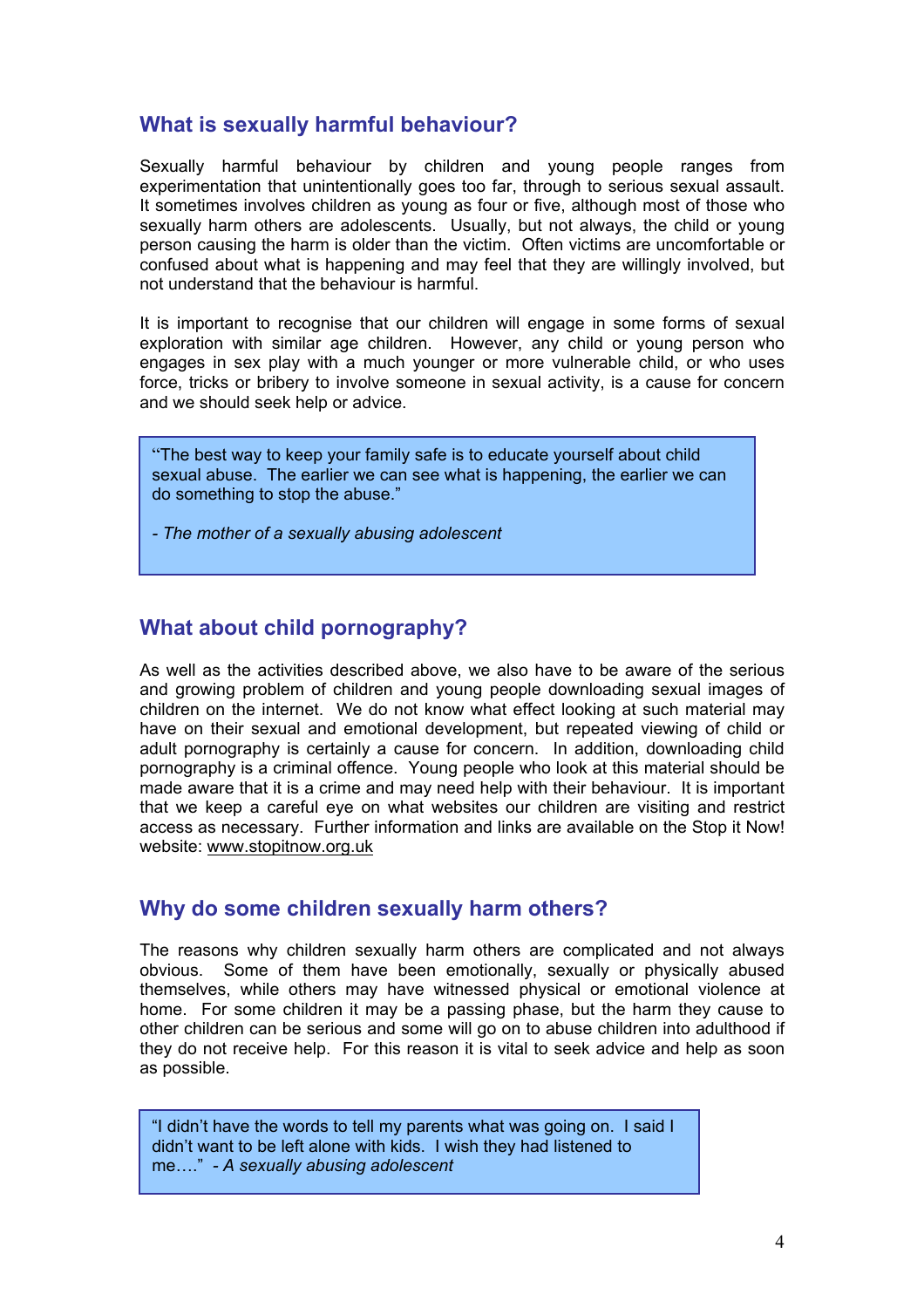# **How can we recognise the warning signs of sexually harmful behaviour?**

One of the hardest things for parents to discover is that their child may have sexually harmed or abused another child. In this situation, denial, shock and anger are normal reactions. If it is not responded to quickly and sensitively, the effect on the whole family can be devastating. For this reason it is vital to contact someone for advice about what to do as soon as you suspect that something is wrong. The positive message is that early help for the child or young person and their family can make a *real* difference. Evidence suggests that the earlier children get help, the more chance there is of preventing them moving on to more serious behaviour. It is important to be alert to the early warning signs that something is going wrong. If you are in this situation, remember that you are not on your own. Many other parents have been through similar experiences and, as a result, the child and family found the help they needed and were able to rebuild their lives. The first step is to decide that it would be helpful to talk it over with someone else.

#### **Warning signs of sexually harmful or abusive behaviour**

#### **Do you know a child or adolescent who:**

- Seeks out the company of younger children and spends an unusual amount of time in their company?
- Takes younger children to 'secret' places or hideaways or plays 'special' games with them (e.g. doctor and patient, removing clothing etc.) especially games unusual for their age?
- Insists on hugging or kissing a child when the child does not want to?
- Tells you they do not want to be alone with a child or becomes anxious when a particular child or young person is coming to visit?
- Frequently uses aggressive sexual language about adults or children?
- Shows sexual material to younger children?
- Makes sexually abusive telephone calls?
- Shares alcohol or other drugs with younger children or teens?
- Views child pornography on the internet or elsewhere?
- Exposes his or her genitals to younger children?
- Forces sex on another adolescent or child?

If you answered yes any of these questions, you should talk to the child or young person and seek advice. The Stop it Now! helpline is available to talk over your concerns in confidence and advise on where to go for help if this is needed.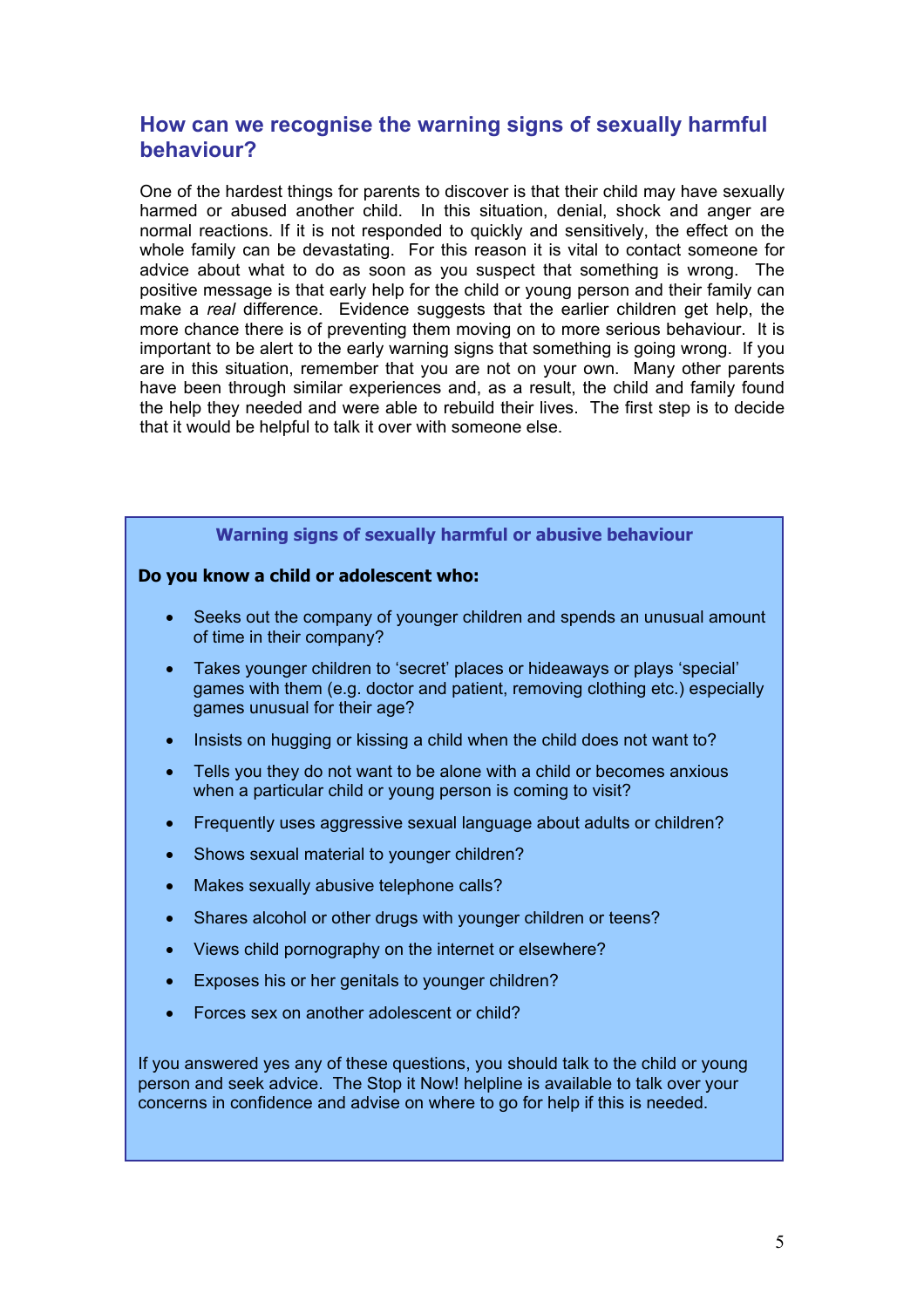# **Recognising the signs that your child may be the victim of abuse**

For many reasons, children find it very difficult to tell anyone that they are being abused, whether by an adult or by another child. Nearly three-quarters of them tell no one before they become adults themselves. These are the most common reasons why children do not tell:

- People who abuse children may offer a combination of gifts or treats and threats about what will happen if the child says 'no' or tells someone. They may make physical threats, but more usually the threat is about what may happen if children tell.
- In order to keep the abuse secret, abusers will often play on children's fear, embarrassment or guilt about what is happening, perhaps convincing them that no one will believe them. Sometimes abusers make children believe that they enjoyed it and wanted it to happen.
- If the abuser is another child or young person, the victim may be confused about his or her feelings and be persuaded that what is happening is OK or that 'everyone is doing it'.
- There are other reasons why children stay silent and do not tell, perhaps they feel they have no one to talk to, or there may be a lack of open communication in the family. Very young or disabled children may not have the words or means of communication to let people know what is going on.

For these reasons, talking with and listening carefully to children is the best prevention. Because they often find it so hard to tell us in words, it is important to be alert to the warning signs that they may be being abused.

 "We couldn't understand at first why he hadn't told us. Now we know how confused he was. He felt that it was his fault, even though he hadn't wanted it to happen."

*Parents of a teenage boy who was sexually abused by two friends*.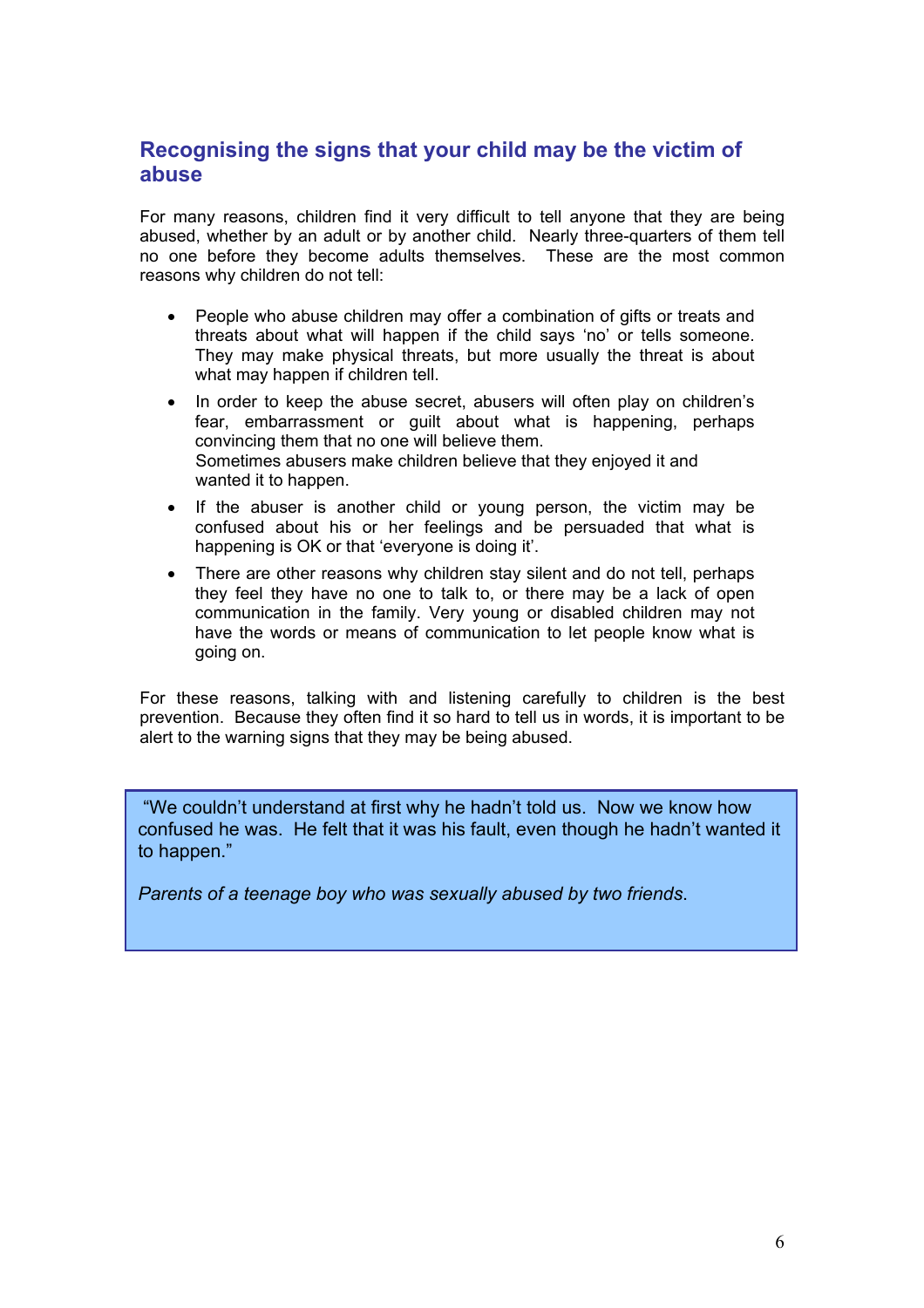**Signs that a child or young person may be being abused include:** 

- Behaving in an inappropriate sexual way with toys or objects
- Nightmares, sleeping problems
- Becoming withdrawn or very clingy
- Becoming unusually secretive
- Sudden unexplained personality changes, mood swings and insecurity
- Regressing to younger behaviours, e.g. bedwetting
- Unexplained fear of particular places or people
- Outburst of anger
- Appetite loss and sudden changes in eating habits
- New, adult words for body parts with no obvious source
- Talk of a new, older friend and unexplained money or gifts
- Self-mutilation (cutting or burning) in adolescents
- Physical signs e.g. unexplained soreness, pain or bruises around genitals or mouth; sexually-transmitted diseases, pregnancy
- Running away
- Not wanting to be alone with a particular child or young person

NB Some of these signs may be caused by other factors and changes in a child's life. If you are worried, talk to someone you trust or ring the Stop it Now! Helpline.

# **Protecting our children**

A positive approach to protecting our children is to establish a good, open relationship with them, through talking about their activities, hopes and worries on an everyday basis. A safe relationship between adults and children is one in which secrets are hard to keep; where a child who is being abused, or a child who is worried about his or her own behaviour, is able to tell someone. The sooner we recognise potentially worrying situations, the better-protected children will be.

Sometimes the child or young person who presents a risk is a close family member or the son or daughter of a friend. When that happens it's especially painful for us, as parents and carers, to face it and it's even harder for children to tell someone.

There are things we can all do to prevent the sexual abuse of children. Sometimes a person outside the child's immediate family has a clearer view of what is going on than those more closely involved.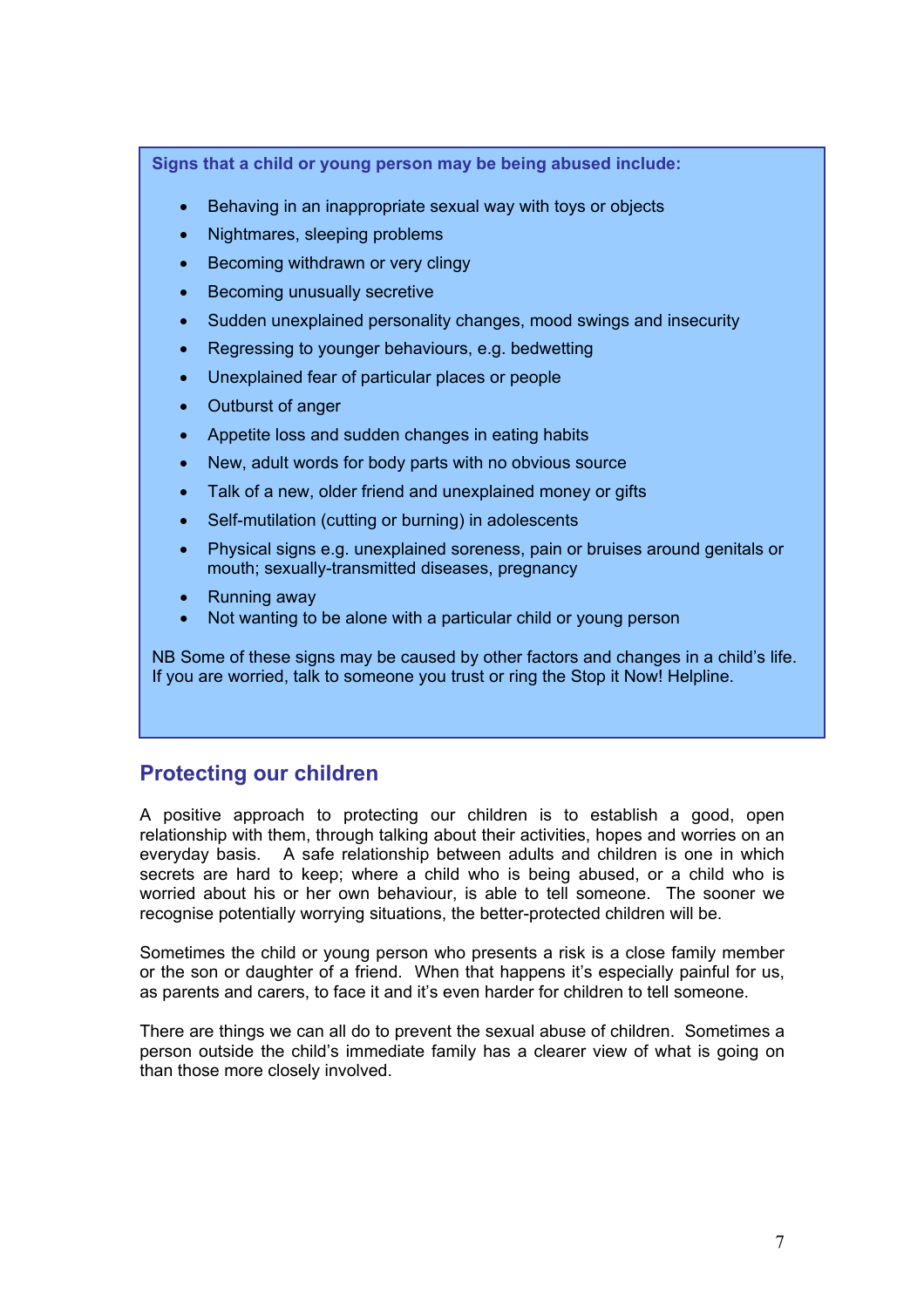#### **Here are some things that you can do to help prevent sexually harmful behaviour between children:**

1. Be aware of the warning signs that your child, or another child or young person, may be acting in a sexually harmful or abusive way and seek help if you are worried.

Make sure you understand the signs contained in this booklet so that you are aware of what to look out for at an early stage. If you think a child you know has a sexual interest in, or may be abusing a child, seek professional help. Don't keep it a secret.

2. Talk with children, and listen to what they have to say

Adults and adolescents who sexually abuse children usually rely on secrecy. They try to silence children and to build trust with adults, counting on them to be silent if they have doubts. The first step to tackling this secrecy is to develop an open and trusting relationship with your children. This means listening carefully to their fears and concerns and letting them know they should not worry about telling you anything. It is important to talk with them about sex, and to be comfortable using the words they may need.

3. Demonstrate to children that it is all right to say 'no'

Teach children when it is OK to say 'no', for example when they do not want to play, or be tickled, hugged or kissed. Help them to understand what is unacceptable behaviour and that they must always tell us if someone is behaving in a way which worries them, even if they were unable to say no at the time.

4. Set and respect family boundaries

Make sure that all members of the family have rights to privacy in dressing, bathing, sleeping and other personal activities. Even young children should be listened to and their preferences respected.

5. Set clear guidelines and keep a careful eye on children's internet use and the TV programmes and videos they watch

Explain to children the risks associated with using the internet, restrict access to unsuitable sites and ask them to tell you if they receive messages or emails containing sexually explicit material. material. Check that TV programmes, films and videos are appropriate to their age.

6. Take sensible precautions about whom you choose to take care of your children

Be careful about who children are left with. Find out as much as you can about babysitters and don't leave your child with anyone you have doubts about. If your child is unhappy about spending time with a particular person, talk to the child about the reasons for this.

7. Encourage children to respect themselves and others

Many young people fail to understand the importance of respecting themselves and one another. This is particularly evident in the attitude of some young men towards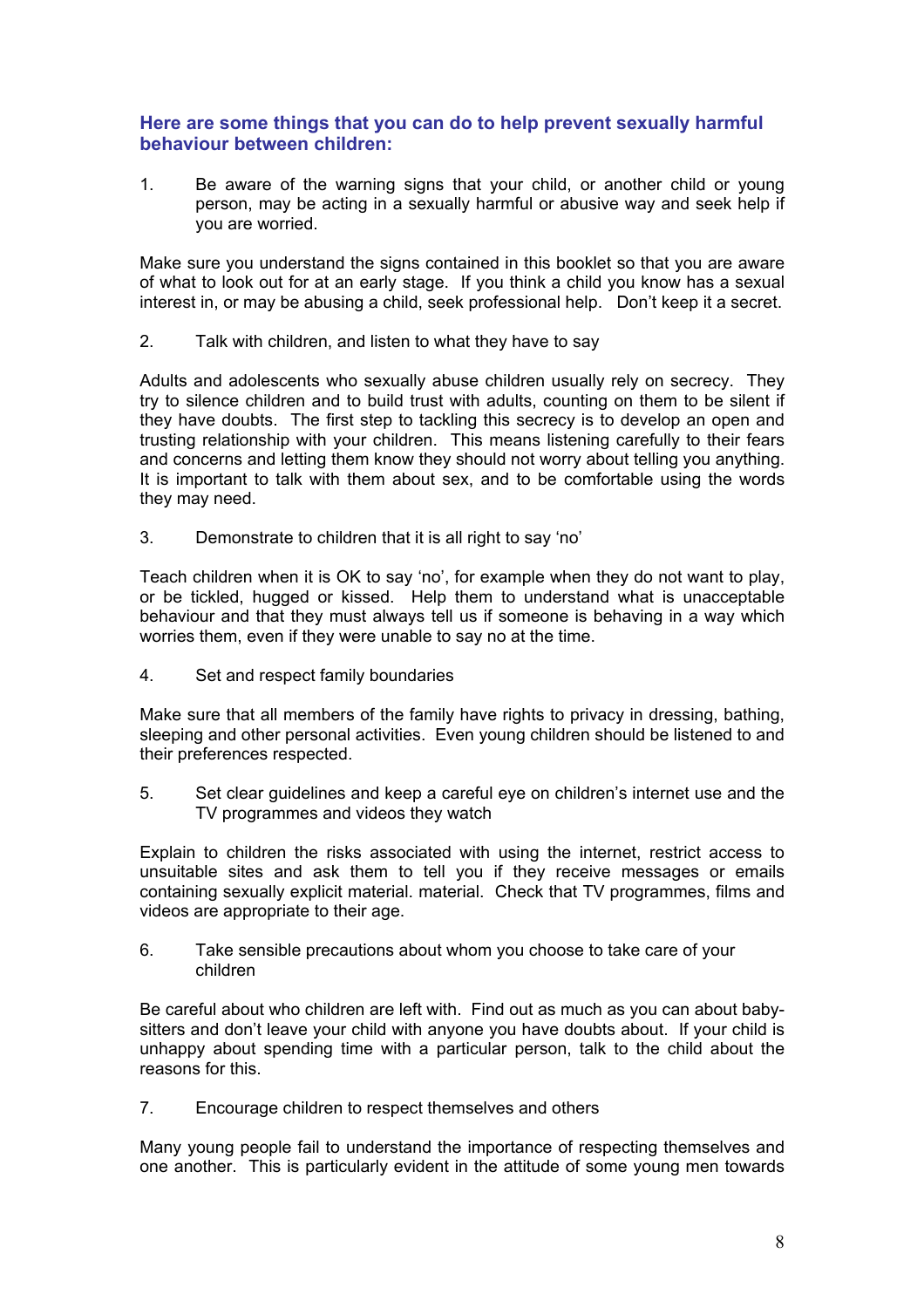girls and young women and creates a climate where sexually harmful or abusive behaviour can take place. Encourage children to treat everyone with respect and be prepared to challenge their attitudes to others.

"I can see now that there was a lot of secrecy in our son's life that we thought was normal, but now we know what he was hiding. If someone had told us that it was OK to talk to our son about these things, or showed us how to do it, maybe this wouldn't have happened."

*- Mother of a sexually abusing adolescent* 

# **What you can do if you suspect that your child is sexually harming another child, or thinking about doing so**

It is very disturbing to suspect that your child, or a child you know, may be sexually harming someone. It is so much easier to dismiss such thoughts and put them down to imagination. You may also be worried about the possible consequences of taking action. But help is available and it is better to talk over the situation with someone than to discover later that you were right to be concerned. And remember, you are not alone. Thousands of people every year discover that someone in their family or circle of friends has abused a child.

Children who are abused and their families need help to recover from their experience and the abuser needs help to stop. Sometimes, in the most serious cases and depending upon the age of the child or young person involved, this may include legal action and a court hearing. This is a difficult process for everyone involved, but support is available and it may be in the best way to prevent further harm.

**If you are worried that your son or daughter may be sexually harming another child, or if you suspect that your child is being abused, act now!** Action can lead to abuse being prevented, and children who are being abused receiving protection and help to recover. It can also lead to the abuser getting effective help or treatment to stop abusing and growing up as a safer member of our community. We need to get support for ourselves too.

"Talking to my son was the best thing I could have done. I set a clear limit, I let him know it was wrong and I told him that I would not help him keep his secrets. I also let him know that I loved him, that he was not alone, and that together we would find him help."

*- The mother of a young man who was sexually abusing*